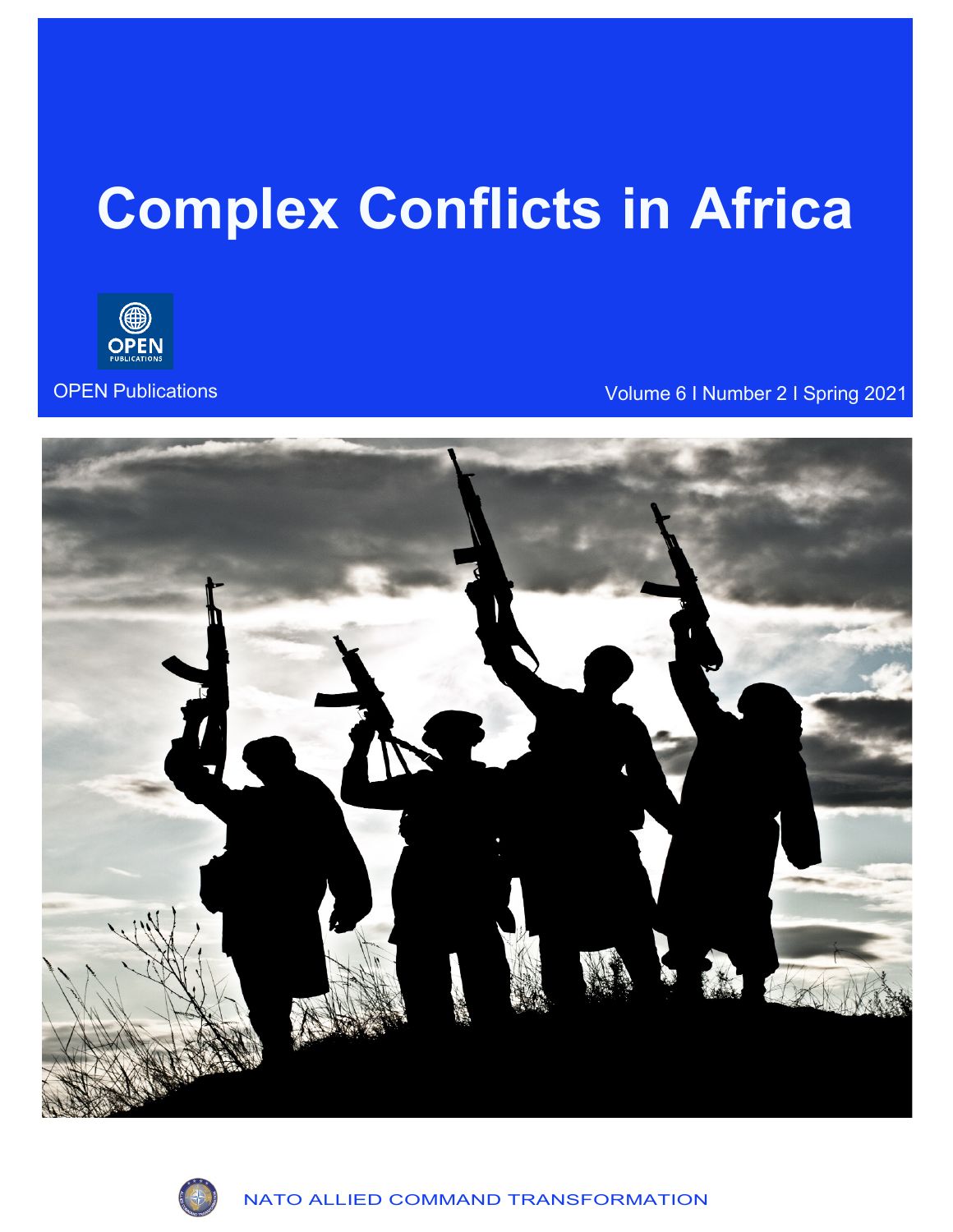## OPEN Publications (2021-2) *Complex Conflicts in Africa*

| <b>OPEN Contributing Author:</b>    | Dr Alexander Thurston <sup>1</sup>                                                                                                                                       |
|-------------------------------------|--------------------------------------------------------------------------------------------------------------------------------------------------------------------------|
| <b>OPEN Capability Leader</b>       | <b>Col Geert Marien</b>                                                                                                                                                  |
| <b>OPEN Managing Editor</b>         | Mr Oke Thorngren                                                                                                                                                         |
| <b>Action Afficer</b>               | Ltc Faruk Akkaya                                                                                                                                                         |
| <b>OPEN Operations Manager</b>      | Col Georgios Kotas                                                                                                                                                       |
| <b>OPEN Editorial Review Board:</b> | Col Georgios Kotas<br>Ltc John Gray<br>Ltc Jacob Hansen<br>Ltc Stig Frankrig<br>Ltc Faruk Akkaya<br><b>SGM Neculai Arghire</b><br>Mr Ian Birdwell<br>Ms Sabina Avasiloae |

| Let us know your thoughts on |
|------------------------------|
| Complex Conflicts in Africa  |
| by emailing us at:           |
| Oke.Thorngren@act.nato.int   |
| Georgios.Kotas@act.nato.int  |

<span id="page-1-0"></span><sup>&</sup>lt;sup>1</sup> Alexander Thurston is an assistant professor in University of Cincinnati in Political Science.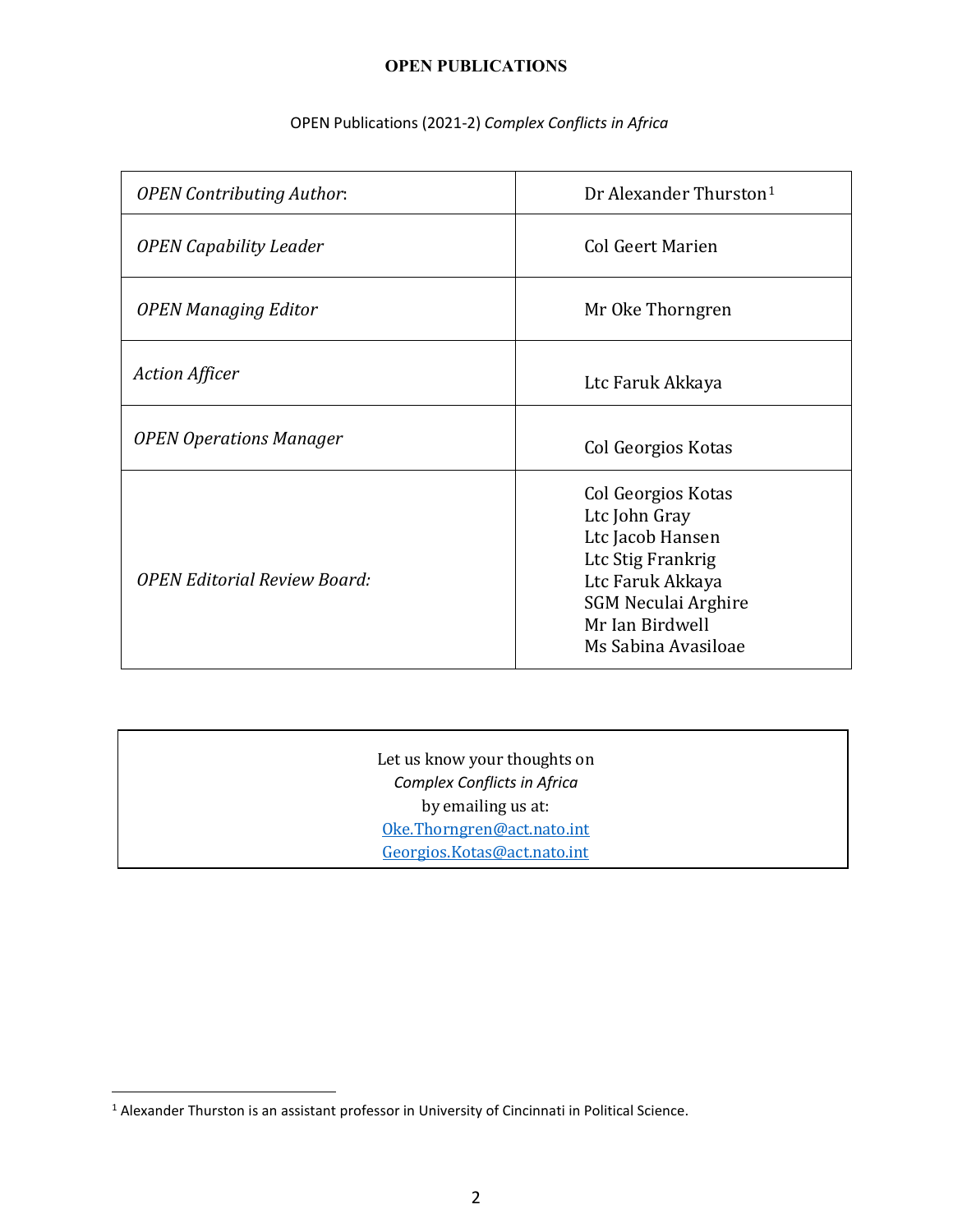#### Disclaimer

OPEN publications are produced by Allied Command Transformation/Strategic Plans and Policy; however OPEN publications are not formal NATO documents and do not represent the official opinions or positions of NATO or individual nations. OPEN is an information and knowledge management network, focused on improving the understanding of complex issues, facilitating information sharing and enhancing situational awareness. OPEN products are based upon and link to open-source information from a wide variety of organisations, research centres and media sources. However, OPEN does not endorse and cannot guarantee the accuracy or objectivity of these sources. The intellectual property rights reside with NATO and absent specific permission OPEN publications cannot be sold or reproduced for commercial purposes. Neither NATO or any NATO command, organization, or agency, nor any person acting on their behalf may be held responsible for the use, which may be made of the information contained therein.

All rights reserved by NATO Allied Command Transformation Open Perspectives Exchange Network (OPEN). The products and articles may not be copied, reproduced, distributed, or publically displayed without reference to OPEN.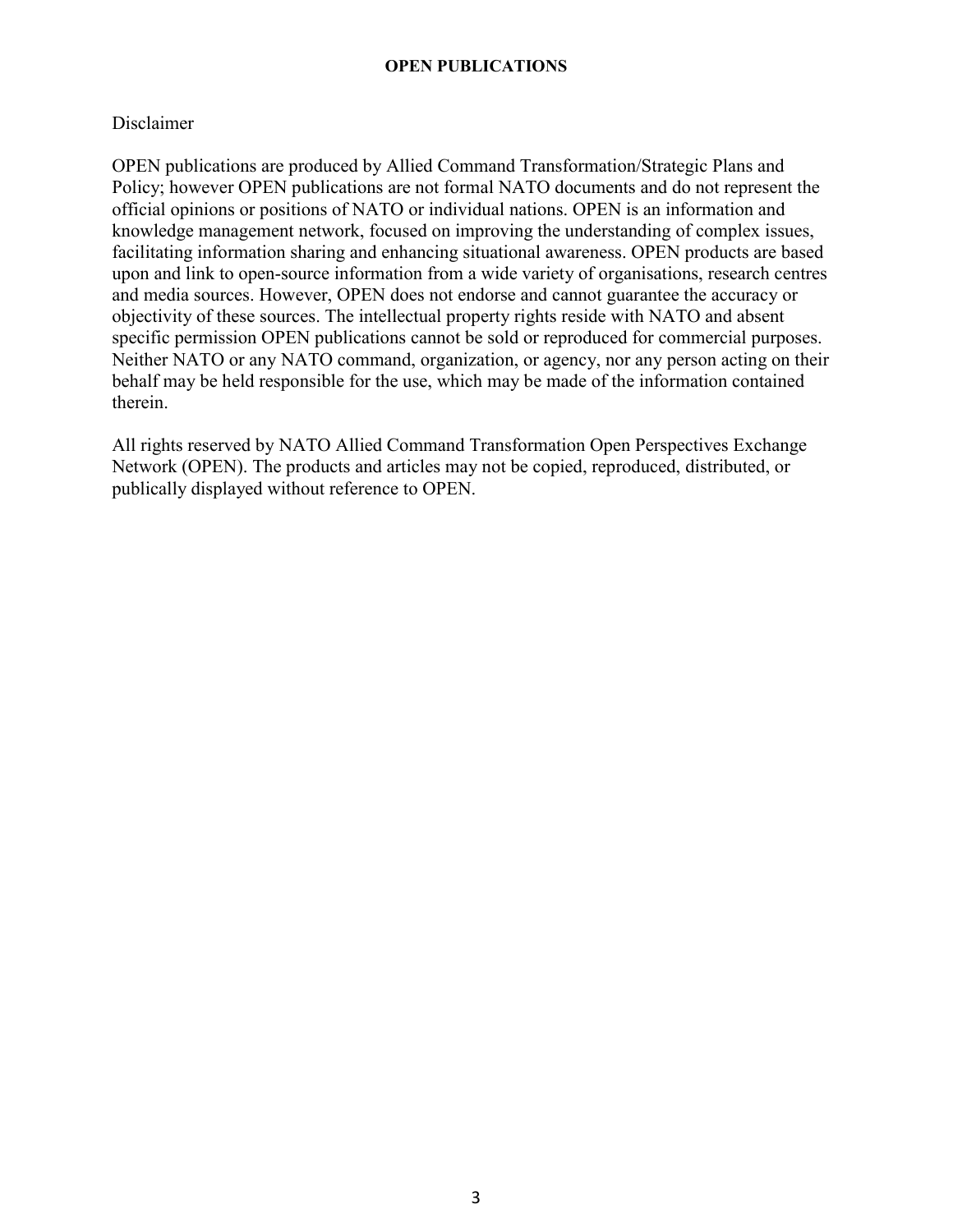# Contents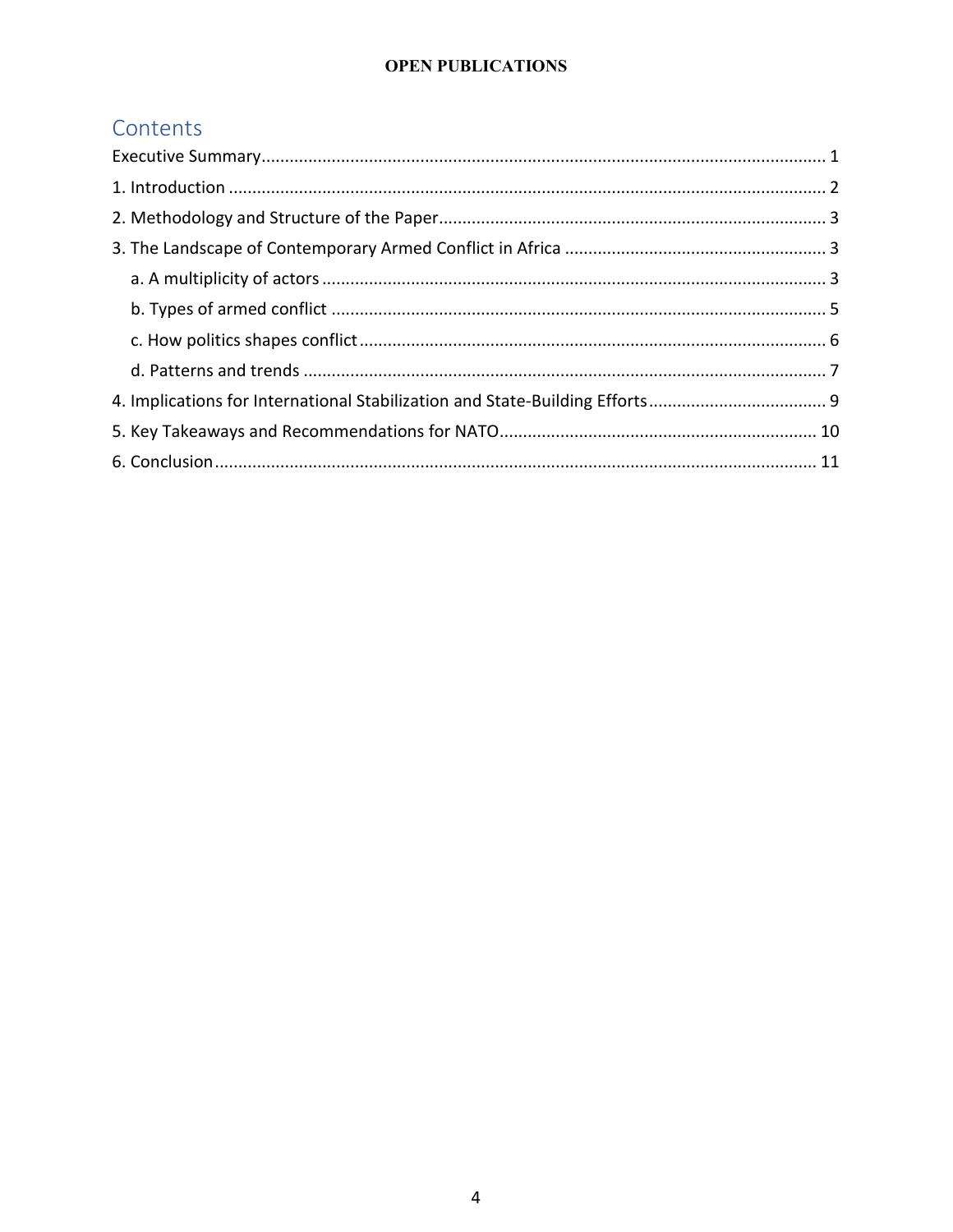# <span id="page-4-0"></span>Executive Summary

 $\overline{a}$ 

On the night of June 4-5, 2021, unknown assailants massacred at least 160 people in Solhan, Burkina Faso.<sup>[2](#page-4-1)</sup> How could that country, long hailed for its tolerant society,<sup>[3](#page-4-2)</sup> have descended into mass violence?

As estimates of Solhan's casualties rose, accusations about culpability flew: the regional affiliate of al-Qaida denied responsibility,<sup>[4](#page-4-3)</sup> but even the Islamic State called that a lie.<sup>[5](#page-4-4)</sup> Observers pondered the massacre's broader causes, pointing to divisive civilian vigilantes,<sup>[6](#page-4-5)</sup> contentious gold mining,<sup>[7](#page-4-6)</sup> and the failures of military-centric responses to the wider Sahel crisis.<sup>[8](#page-4-7)</sup> None of these explanations are mutually exclusive. Meanwhile, the questions confronting Burkina Faso are relevant to conflicts elsewhere in Africa.

This paper analyzes the continent's conflict landscape, focusing on *complexity*. The paper critiques buzzwords such as "state fragility," "ethnic violence," "extremism," and "poor governance." Rather, the paper focuses on multi-causality, ambiguity, history, contingency, human agency, state policy, and endogenous conflict processes.

Much of Africa is peaceful and stable. Many trends in Africa appear in other regions, and Africa should not be pathologized. Yet resolving the continent's conflicts will not be easy. Strategies predicated on counterterrorism, counterinsurgency, military training programs, and "good governance" have all faltered. Many peace agreements have proven flimsy. External interventions have often done harm as well as good. The paper recommends extreme caution for external actors, including NATO, seeking to build peace in Africa.

<span id="page-4-1"></span><sup>2</sup> "Burkina Faso : après le massacre de Solhan, le bilan relevé à 160 morts," *Le Monde*, 6 June 2021, accessed 11 July 2021, [https://www.lemonde.fr/afrique/article/2021/06/06/burkina-faso-apres-le-massacre-de-solhan-le-bilan](https://www.lemonde.fr/afrique/article/2021/06/06/burkina-faso-apres-le-massacre-de-solhan-le-bilan-releve-a-160-morts_6083098_3212.html)releve-a-160-morts  $6083098$   $3212.$ html.<br><sup>3</sup> See International Crisis Group, "Burkina Faso: Preserving the Religious Balance," 6 September 2016, accessed 11

<span id="page-4-2"></span>July 2021, https://www.crisisgroup.org/africa/west-africa/burkina-faso/burkina-faso-preserving-religious-balance.<br><sup>4</sup> Jama'at Nusrat al-Islam wa-l-Muslimin, "Bayan wa-stinkar," 8 June 2021, posted by the journalist Wassim

<span id="page-4-3"></span>Twitter, accessed 11 July 2021[, https://twitter.com/SimNasr/status/1402300648113291264.](https://twitter.com/SimNasr/status/1402300648113291264) 5 Islamic State, "50 Qatilan wa-Jarihan min Quwwat Nayjiriya wa-Nijar," *Al-Naba'* 292 (24 June 2021): 6-7,

<span id="page-4-4"></span>accessed 11 July 2021, [https://jihadology.net/wp-content/uploads/\\_pda/2021/06/The-Islamic-State-al-](https://jihadology.net/wp-content/uploads/_pda/2021/06/The-Islamic-State-al-Naba%CC%84-Newsletter-292.pdf)

[Naba%CC%84-Newsletter-292.pdf](https://jihadology.net/wp-content/uploads/_pda/2021/06/The-Islamic-State-al-Naba%CC%84-Newsletter-292.pdf) (registration required). See also MENASTREAM, Twitter post, 24 June 2021, accessed 11 July 2021, https://twitter.com/MENASTREAM/status/1408155312142491649.

<span id="page-4-5"></span><sup>&</sup>lt;sup>6</sup> Grégoire Sauvage, "Burkina Faso: Islamist Groups Target Civilians in 'Cycle of Vendettas'," France24, 7 June 2021, accessed 11 July 2021, [https://www.france24.com/en/africa/20210607-burkina-faso-islamist-groups-target](https://www.france24.com/en/africa/20210607-burkina-faso-islamist-groups-target-civilians-in-cycle-of-vendettas)[civilians-in-cycle-of-vendettas.](https://www.france24.com/en/africa/20210607-burkina-faso-islamist-groups-target-civilians-in-cycle-of-vendettas) 7 Neil Munshi, "Instability in the Sahel: How a Jihadi Gold Rush Is Fuelling Violence in Africa," *Financial Times*,

<span id="page-4-6"></span><sup>27</sup> June 2021, accessed 11 July 2021[, https://www.ft.com/content/8ff4c2ca-7ac3-4f3b-96ba-6fb74bbb60d5.](https://www.ft.com/content/8ff4c2ca-7ac3-4f3b-96ba-6fb74bbb60d5)<br><sup>8</sup> Matthieu Millecamps, "Massacre de Solhan au Burkina : pourquoi l'armée ne parvient pas à protéger les civils,"

<span id="page-4-7"></span>*Jeune Afrique*, 9 June 2021, accessed 11 July 2021, [https://www.jeuneafrique.com/1185689/politique/massacre-de](https://www.jeuneafrique.com/1185689/politique/massacre-de-solhan-au-burkina-larmee-incapable-de-contenir-la-violence-contre-les-civils/)[solhan-au-burkina-larmee-incapable-de-contenir-la-violence-contre-les-civils/.](https://www.jeuneafrique.com/1185689/politique/massacre-de-solhan-au-burkina-larmee-incapable-de-contenir-la-violence-contre-les-civils/)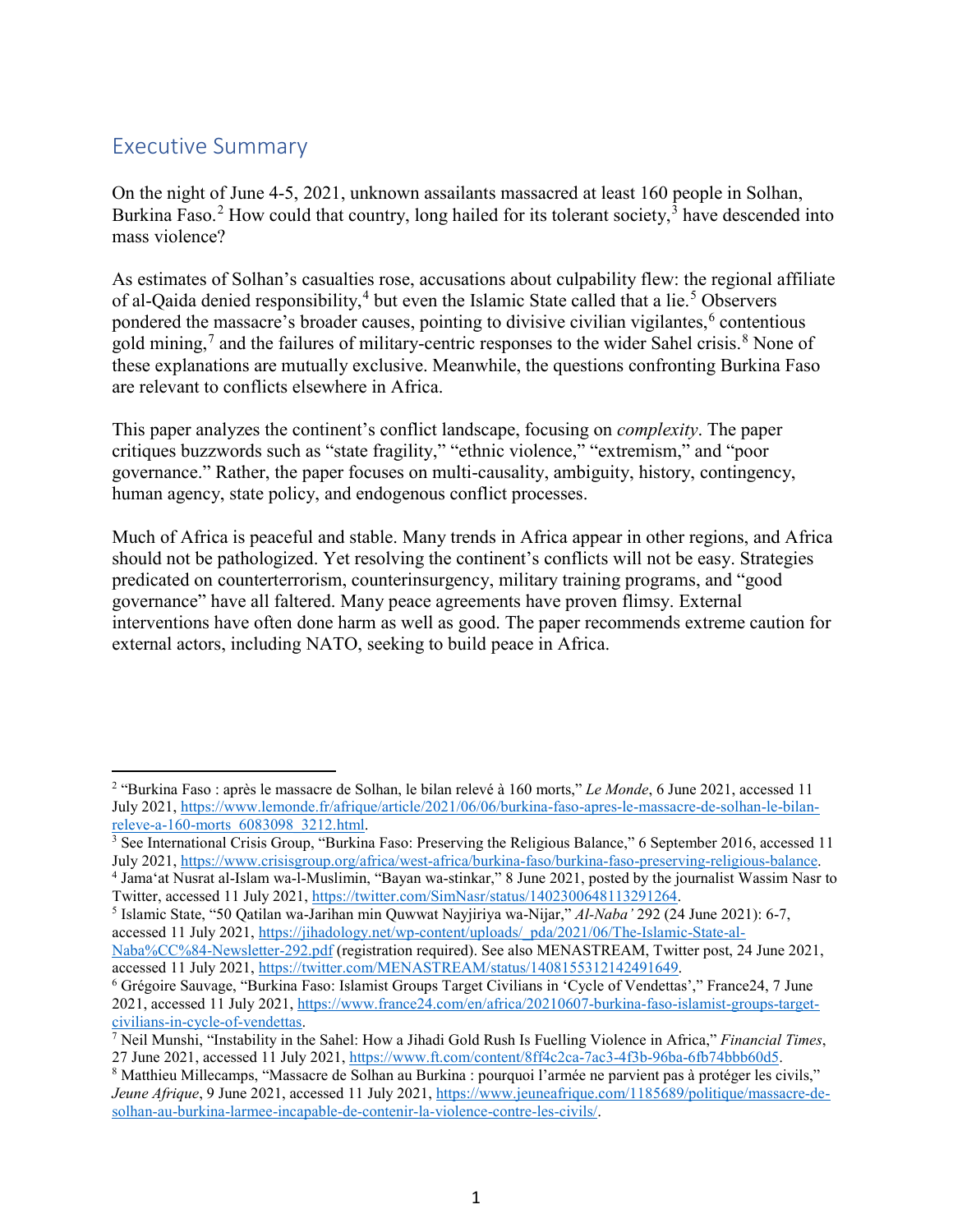## <span id="page-5-0"></span>1. Introduction

 $\overline{a}$ 

Parts of Africa are among the world's major theaters of war. Conflict declined in Africa during the late 1[9](#page-5-1)90s and the  $2000s<sup>9</sup>$  but the 2010s brought an increase in state violence, environmental stressors, and religious mobilization.<sup>[10](#page-5-2)</sup> The Armed Conflict Location and Event Data (ACLED) project counted nearly 40,000 violent fatalities on the African continent in  $2020$ .<sup>[11](#page-5-3)</sup> The same year, the Uppsala Conflict Data Program counted fifty-six state-based conflicts worldwide – a "record-high number" – of which thirty were in Africa.<sup>[12](#page-5-4)</sup> Both ACLED and the International Crisis Group place Ethiopia, the Sahel, and other African conflict zones in the list of conflicts that worry them the most. $13$ 

Many contemporary African conflicts are multi-dimensional. This is not to suggest that anticolonial or Cold War-era rebellions were simple – even wars between states and clearly delineated rebel forces often involved sub-conflicts. Yet the continent's post-Cold War conflicts feature multiple protagonists, murky motives, crowded fields of external actors, and fraught interactions between battlefields and politics. "Warlords," "parochial rebels," and government-aligned militias blur battle-lines between states and rebels.<sup>[14](#page-5-6)</sup>

Reductionist terms – "state fragility," "violent extremism," "porous borders," "inter-communal violence," and "resource conflict" – are regularly invoked to explain conflict in Africa. These terms have some value. For example, according to the 2020 Fragile States Index, African states made up fifteen of the world's twenty most fragile states.<sup>[15](#page-5-7)</sup> In terms of violent extremism, organizations affiliated with either al-Qaida or the Islamic State operate in the Sahel, the Lake Chad Basin, Somalia, Mozambique, and the Democratic Republic of the Congo. Meanwhile, border regions are indeed often hotspots of conflict.<sup>[16](#page-5-8)</sup> Inter-communal violence is another trend, with contemporary conflicts unraveling formerly peaceful inter-ethnic relationships. Finally, various groups fight for control over oil, gold, or other resources.

Yet the continent's conflicts are too varied to simply reflect generic factors such as state fragility. For one thing, history matters: for example, Somalia and South Sudan were respectively ranked

<span id="page-5-1"></span><sup>9</sup> Scott Straus, "Wars do end! Changing patterns of political violence in sub-Saharan Africa," *African Affairs* 111:443 (April 2012): 179-201.

<span id="page-5-2"></span><sup>10</sup> Paul D. Williams, "Continuity and Change in War and Conflict in Africa," *PRISM* 6:4, 16 May 2017, accessed 11

<span id="page-5-3"></span>July 2021, [https://cco.ndu.edu/PRISM-6-4/Article/1171839/continuity-and-change-in-war-and-conflict-in-africa/.](https://cco.ndu.edu/PRISM-6-4/Article/1171839/continuity-and-change-in-war-and-conflict-in-africa/)<br><sup>11</sup> Calculations using the Armed Conflict Location & Event Data Project database, accessed 11 July 2021,<br>https

<span id="page-5-4"></span><sup>&</sup>lt;sup>12</sup> Therése Pettersson et al., "Organized Violence 1989-2020, with a Special Emphasis on Syria," *Journal of Peace Research*, published online 1 July 2021, accessed 11 July 2021,

<span id="page-5-5"></span><sup>&</sup>lt;sup>13</sup> Clionadh Raleigh et al., "Ten Conflicts to Worry About in 2021," Armed Conflict Location & Event Data Project, 2 February 2021, accessed 11 July 2021, [https://acleddata.com/2021/02/02/ten-conflicts-to-worry-about-in-2021/;](https://acleddata.com/2021/02/02/ten-conflicts-to-worry-about-in-2021/)

Robert Malley, "10 Conflicts to Watch in 2021," International Crisis Group, 30 December 2020, accessed 11 July 2021, [https://www.crisisgroup.org/global/10-conflicts-watch-2021,](https://www.crisisgroup.org/global/10-conflicts-watch-2021) accessed 11 July 2021.

<span id="page-5-6"></span><sup>&</sup>lt;sup>14</sup> William Reno, *Warfare in Independent Africa* (Cambridge: Cambridge University Press, 2011).

<span id="page-5-7"></span><sup>&</sup>lt;sup>15</sup> Fragile States Index, "Global Data (2020)," accessed 11 July 2021, [https://fragilestatesindex.org/data/.](https://fragilestatesindex.org/data/)<br><sup>16</sup> See Marie Trémolières, Olivier Walther, and Steven Radil, "Conflict Networks in North and West Africa,"

<span id="page-5-8"></span>OECD, 2021, accessed 11 July 2021, [https://www.oecd-ilibrary.org/development/the-geography-of-conflict-in](https://www.oecd-ilibrary.org/development/the-geography-of-conflict-in-north-and-west-africa_02181039-en?_ga=2.208878290.1197555047.1625412877-1922884364.1625412877)[north-and-west-africa\\_02181039-en?\\_ga=2.208878290.1197555047.1625412877-1922884364.1625412877.](https://www.oecd-ilibrary.org/development/the-geography-of-conflict-in-north-and-west-africa_02181039-en?_ga=2.208878290.1197555047.1625412877-1922884364.1625412877)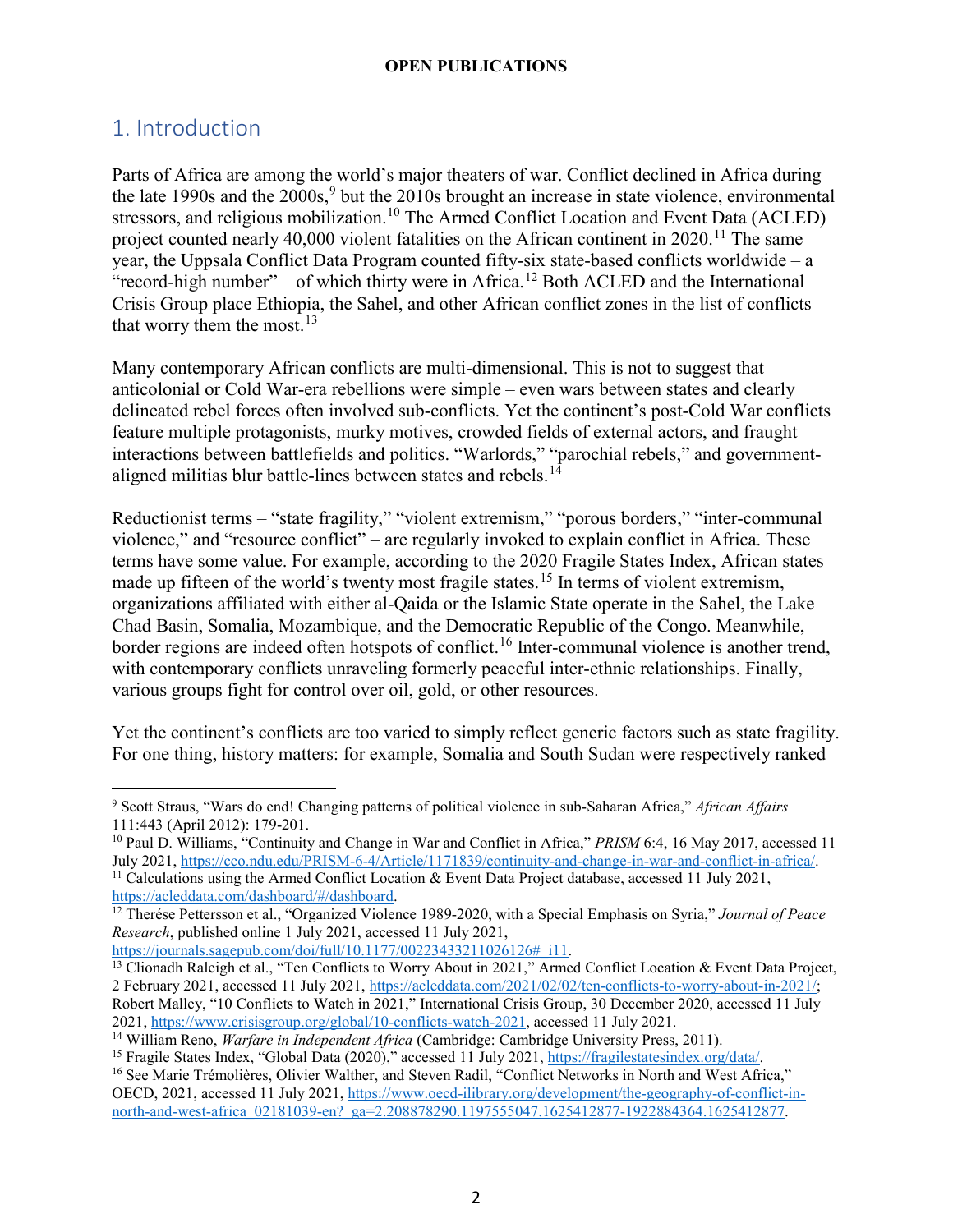second and third on the 2020 Fragile States Index. Yet Somalia's fragmentation after the central state collapsed in 1991 thrust new actors into the spotlight, whereas South Sudan's civil war since 2013, just two years after that country's independence, has been dominated by longfamiliar faces. Meanwhile, not all states react the same way to rebellion. Even a single state may act inconsistently: Nigeria has cracked down uncompromisingly on the Boko Haram insurgency, pursued a flawed amnesty program in the oil-rich Niger Delta, veered between bluster and confusion in confronting rebels in the south east, and reacted haltingly to banditry in the northwest. Finally, violence shapes violence – processes, choices, and contingencies build on one another to shape events, narrow pathways, and reshape identities.<sup>[17](#page-6-3)</sup>

# <span id="page-6-0"></span>2. Methodology and Structure of the Paper

This paper surveys secondary literature from scholars, think tanks, governments, and nongovernmental organizations. To illustrate themes, the paper refers to particular conflicts, drawing on primary documents, journalistic coverage, and secondary literature. Given the author's research focus on West Africa and the Sahel, most examples are taken from those subregions.

The core of this paper is the following section, titled "The Landscape of Contemporary Armed Conflict in Africa." That section comprises four sub-sections: "a multiplicity of actors," "types of armed conflict," "how politics shapes conflict," and "patterns and trends." A further section assesses some implications of Africa's conflict trends when it comes to international stabilization efforts. The paper closes with recommendations for NATO and a brief conclusion.

# <span id="page-6-1"></span>3. The Landscape of Contemporary Armed Conflict in Africa

## <span id="page-6-2"></span>a. A multiplicity of actors

 $\overline{a}$ 

As in Syria and elsewhere, African conflicts often feature a fragmented landscape of actors, posing profound challenges for states, peacebuilders, and analysts. Fragmentation can follow different pathways. First, a single armed movement can fracture along interpersonal, ethnic, or ideological lines. Second, peace processes can cause violent disagreements among rebels, and/or incentivize the formation of new rebel groups for political gain. Third, actions elicit reactions: as one group or community arms itself, others may feel a need to arm themselves as well. Fourth, states may tolerate militias as counterweights to rebels, but withdrawing support can turn militias against the state. All of these forms of fragmentation can appear within a single conflict, as has been the case in Mali.<sup>[18](#page-6-4)</sup>

<span id="page-6-3"></span><sup>&</sup>lt;sup>17</sup> Wolfram Lacher, *Libya's Fragmentation: Structure and Process in Violent Conflict* (London: I.B. Tauris, 2020); see also Stathis Kalyvas, "Ethnic Defection in Civil War," *Comparative Political Studies* 41:8 (2008): 1043-1068. <sup>18</sup> For histories of rebel fragmentation in northern Mali, see Baz Lecocq, *Disputed Desert: Decolonization, Competing Nationalisms and Tuareg Rebellions in Mali* (Leiden: Brill, 2010); and Pierre Boilley, *Les Touaregs Kel* 

<span id="page-6-4"></span>*Adagh. Dépendances et révoltes : du Soudan français au Mali contemporain* (Paris: Karthala, 2012); and Stephanie Pezard and Michael Shurkin, *Achieving Peace in Northern Mali: Past Agreements, Local Conflicts, and the Prospects for a Durable Settlement* (Santa Monica, CA: RAND Corporation, 2015). For a critical perspective on the current peace deal for northern Mali, the 2015 Algiers Accord, see Judd Devemont and Marielle Harris, "Why Mali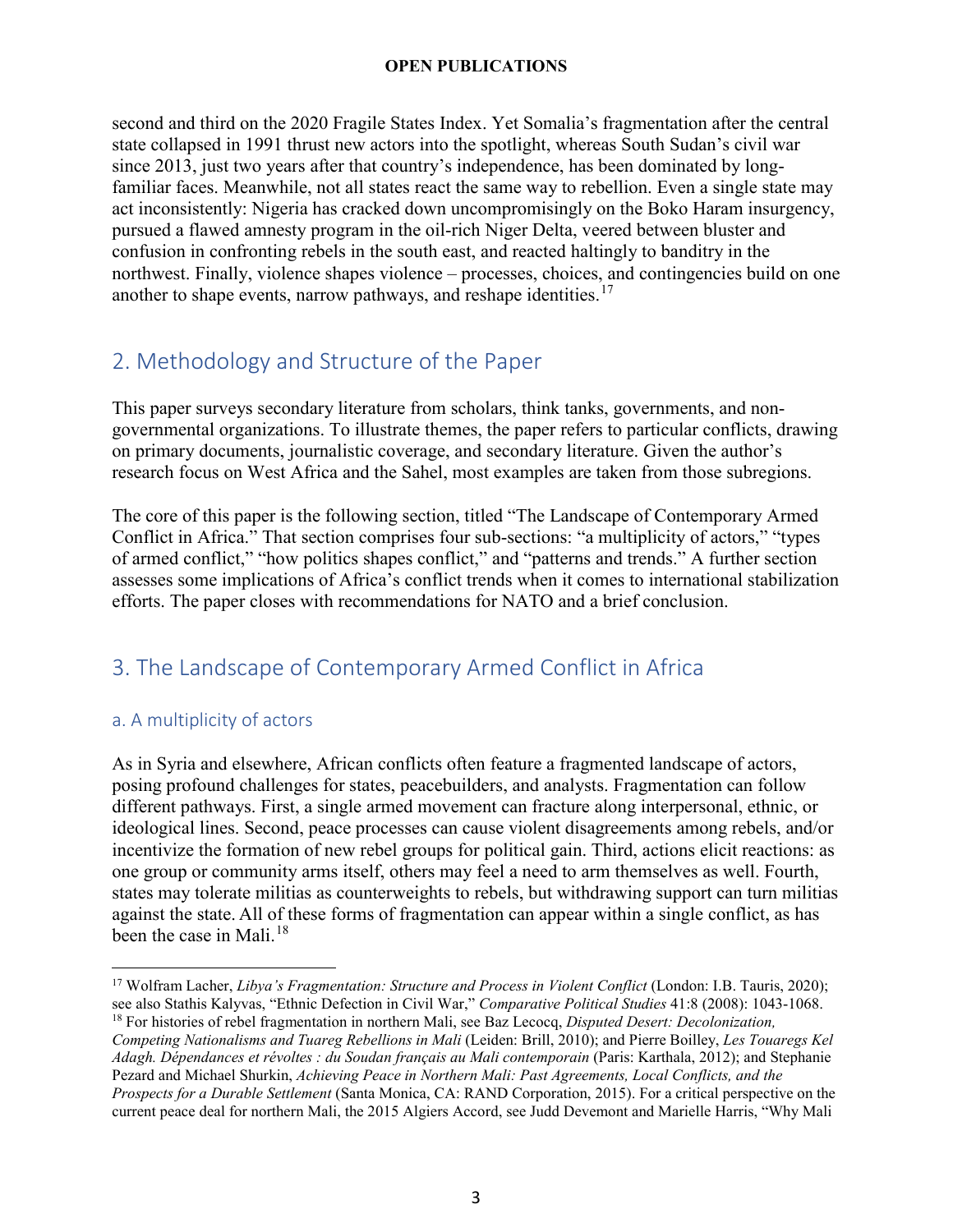Fragmentation weakens authority, and is hard to reverse; in many conflicts, centrifugal forces are more powerful than centripetal ones. Yet there are few truly "ungoverned spaces": concepts such as "rebel governance,"<sup>[19](#page-7-0)</sup> "alternatively governed spaces,"<sup>[20](#page-7-1)</sup> and "heterarchy"<sup>[21](#page-7-2)</sup> point to the advantages armed movements can offer ordinary people, including protection, arbitration, resource management, and services. Meanwhile, civilians sometimes impose political costs on armed movements that behave abusively – civilians can, for example, throw support to rival armed groups.

Another result of fragmentation is ambiguity about the perpetrators of violence.<sup>[22](#page-7-3)</sup> Under cover of fragmentation, opportunists can attack with a degree of impunity; sometimes it can be difficult to attribute responsibility for a given attack. Stories abound of assailants passing themselves off as someone else, for example when extremists don soldiers' uniforms. Disputes break out over state responses to violence, or lack thereof – in many conflicts, soldiers are accused of failing to prevent attacks despite advance warning, which can raise accusations of incompetence, fear, or collusion. All of these problems have appeared in Nigeria, for example.<sup>[23](#page-7-4)</sup> Competing accounts, rumors, conspiracy theories, disinformation, and denialism can all originate with governments, militaries, armed groups, civil society organizations, and/or local communities.<sup>[24](#page-7-5)</sup> The multiplicity of competing perceptions can itself fuel conflict.

 $\overline{a}$ 

<span id="page-7-1"></span><sup>20</sup> Clionadh Raleigh and Caitriona Dowd, "Governance and Conflict in the Sahel's 'Ungoverned Space'," *Stability*  Journal 2:2 (2013), accessed 13 July 2021, available at [https://www.stabilityjournal.org/articles/10.5334/sta.bs/.](https://www.stabilityjournal.org/articles/10.5334/sta.bs/)<br><sup>21</sup> Thomas Hüsken and Georg Klute, "Political Orders in the Making: Emerging Forms of Political Organizati from Libya to Northern Mali," *African Security* 8:4 (2015): 320-337.

Needs a New Peace Deal," Center for Strategic and International Studies, 15 April 2020, accessed 13 July 2021, [https://www.csis.org/analysis/why-mali-needs-new-peace-deal.](https://www.csis.org/analysis/why-mali-needs-new-peace-deal) For background on how one community's decision to take up arms can produce domino effects, see Adam Thiam, "Centre du Mali: Enjeux et Dangers d'une crise négligée," Center for Humanitarian Dialogue and Institut du Macina, March 2017, accessed 13 July 2021, [https://www.hdcentre.org/wp-content/uploads/2017/03/Centre-du-Mali-Enjeux-et-dangers-dune-crise-](https://www.hdcentre.org/wp-content/uploads/2017/03/Centre-du-Mali-Enjeux-et-dangers-dune-crise-n%C3%A9glig%C3%A9e.pdf)

[n%C3%A9glig%C3%A9e.pdf.](https://www.hdcentre.org/wp-content/uploads/2017/03/Centre-du-Mali-Enjeux-et-dangers-dune-crise-n%C3%A9glig%C3%A9e.pdf) Finally, for reporting on the challenges the state has faced in attempting to subdue militias, see Rémi Carayol, "Mali. Le jeu trouble de l'État avec les milices," OrientXXI, 9 August 2019, accessed 13 July 2021, [https://orientxxi.info/magazine/mali-le-jeu-trouble-de-l-etat-avec-les-milices,3207.](https://orientxxi.info/magazine/mali-le-jeu-trouble-de-l-etat-avec-les-milices,3207)

<span id="page-7-0"></span><sup>19</sup> Ana Arjona, Nelson Kasfir, and Zachariah Mampilly, eds., *Rebel Governance in Civil War* (Cambridge: Cambridge University Press, 2015).

<span id="page-7-3"></span><span id="page-7-2"></span><sup>22</sup> See Jacob Mundy, *Imaginative Geographies of Algerian Violence: Conflict Science, Conflict Management, Antipolitics* (Stanford, CA: Stanford University Press, 2015).

<span id="page-7-4"></span><sup>&</sup>lt;sup>23</sup> On ambiguity about perpetrators, see Bulama Bukarti, "Nigeria's School Kidnapping Crisis Is Even Worse Than You Think," Washington Post, 9 June 2021, accessed 13 July 2021,

[https://www.washingtonpost.com/opinions/2021/06/09/nigerias-school-kidnapping-crisis-is-even-worse-than-you](https://www.washingtonpost.com/opinions/2021/06/09/nigerias-school-kidnapping-crisis-is-even-worse-than-you-think/)[think/.](https://www.washingtonpost.com/opinions/2021/06/09/nigerias-school-kidnapping-crisis-is-even-worse-than-you-think/) On actors impersonating soldiers, see John Campbell, "Nigerian Military Introduces Controversial Plans to Identify Terrorists and Criminals," Council on Foreign Relations' Africa in Transition blog, 30 October 2019, accessed 13 July 2021, [https://www.cfr.org/blog/nigerian-military-introduces-controversial-plans-identify-terrorists](https://www.cfr.org/blog/nigerian-military-introduces-controversial-plans-identify-terrorists-and-criminals)[and-criminals.](https://www.cfr.org/blog/nigerian-military-introduces-controversial-plans-identify-terrorists-and-criminals) On soldiers' failure to act, see Amnesty International, "Nigerian Authorities Failed to Act on Warnings about Boko Haram Raid on School," 9 May 2014, accessed 13 July 2021,

[https://www.amnesty.org/en/press-releases/2014/05/nigerian-authorities-failed-act-warnings-about-boko-haram](https://www.amnesty.org/en/press-releases/2014/05/nigerian-authorities-failed-act-warnings-about-boko-haram-raid-school/)[raid-school/.](https://www.amnesty.org/en/press-releases/2014/05/nigerian-authorities-failed-act-warnings-about-boko-haram-raid-school/)

<span id="page-7-5"></span> $24$  For one discussion of this phenomenon, see Adam Sandor, "The Power of Rumour(s) in International Interventions: MINUSMA's Management of Mali's Rumour Mill," *International Affairs* 96:4 (2020): 913-934.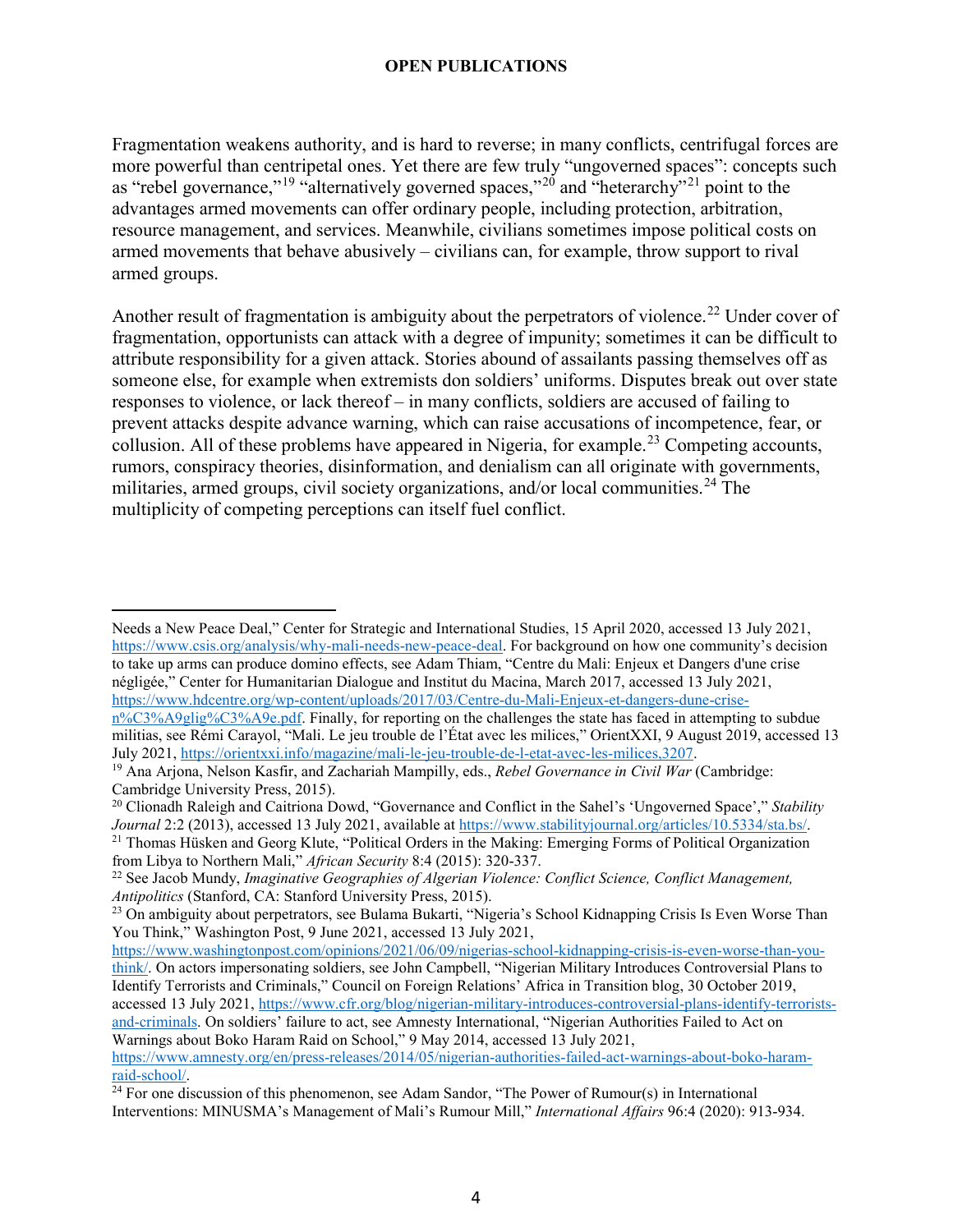## <span id="page-8-0"></span>b. Types of armed conflict

 $\overline{a}$ 

Formal, declared, interstate wars are rare in Africa today (although cross-border incursions by states are not at all rare). Several other types of armed conflict are prominent:

First, *conventional civil wars*, in the sense of a binary conflict largely bounded by one state's borders. There are at least four subtypes of such wars: (a) war between a central state and a separatist movement seeking autonomy for a particular territory; (b) war between incumbents and a rebel movement that seeks to capture the state apparatus for itself; (c) war between two incumbents competing for control of the state; and (d) rebellion by a subnational actor seeking greater recognition.<sup>[25](#page-8-1)</sup>

Second, *jihadist insurgencies*. Jihadists aim at overthrowing the existing state system and imposing their version of the just Islamic society, although jihadist ideology sometimes appears to be a cover for more materially-minded actors.<sup>[26](#page-8-2)</sup> Jihadists' efforts at building "proto-states" typically evoke major military interventions,  $27$  trapping jihadists in a "boom-bust" cycle.  $28$ Jihadists, due to their own stances and due to other actors' rejection of their demands, have little prospect of normalization through peace talks, although there are noteworthy trends toward limited, temporary, localized deals with jihadists in Mali and Burkina Faso. [29](#page-8-5) Many other countries have attempted deradicalization and amnesty programs, with mixed results – and not always because of bad faith on the part of former militants, but also because incumbents may be unwilling to accept militants-turned-politicians,  $30$  and/or because local communities may be unwilling to reintegrate perpetrators of violence.

Third are *resource-based conflicts*, although such conflicts inevitably involve other axes of violence. For example, "farmer-herder" conflicts center on who can use whose land in what way, but other dimensions are present: ethnicity, religion, hate speech, local politics, and the proliferation of small arms.<sup>[31](#page-8-7)</sup> Many resource-based conflicts are localized, but some conflicts also involve national governments or multinational corporations.

<span id="page-8-1"></span><sup>&</sup>lt;sup>25</sup> For a more complex typology, see Reno, *Warfare in Independent Africa*; for a history of separatist movements, see Charles Thomas and Toyin Falola, *Secession and Separatist Conflicts in Postcolonial Africa* (Calgary: University of Calgary Press, 2020).

<span id="page-8-2"></span><sup>&</sup>lt;sup>26</sup> Anouar Boukhars, "The Paradox of Modern Jihadi Insurgencies: The Case of the Sahel and Maghreb," Al Jazeera Center for Studies, 15 July 2018, accessed 16 August 2021,

[https://studies.aljazeera.net/sites/default/files/articles/reports/documents/0b73e590819840a59370fd6fddc17ccc\\_100.](https://studies.aljazeera.net/sites/default/files/articles/reports/documents/0b73e590819840a59370fd6fddc17ccc_100.pdf) [pdf.](https://studies.aljazeera.net/sites/default/files/articles/reports/documents/0b73e590819840a59370fd6fddc17ccc_100.pdf) 27 Brynjar Lia, "Understanding Jihadi Proto-States," *Perspectives on Terrorism* 9:4 (2015): 31-41.

<span id="page-8-3"></span>

<span id="page-8-4"></span><sup>28</sup> Aisha Ahmad, "The Long Jihad: The Boom-Bust Cycle behind Jihadist Durability," *Journal of Global Security Studies*, published online 23 January 2021, accessed 13 July 2021, [https://academic.oup.com/jogss/advance-article](https://academic.oup.com/jogss/advance-article-abstract/doi/10.1093/jogss/ogaa048/6117996)[abstract/doi/10.1093/jogss/ogaa048/6117996.](https://academic.oup.com/jogss/advance-article-abstract/doi/10.1093/jogss/ogaa048/6117996)

<span id="page-8-5"></span><sup>&</sup>lt;sup>29</sup> See Sam Mednick, "Burkina Faso's Secret Peace Talks and Fragile Jihadist Ceasefire," The New Humanitarian, 11 March 2021, accessed 13 July 2021, https://www.thenewhumanitarian.org/news/2021/3/11/Burkina-Faso-secret-<br>peace-talks-and-jihadist-ceasefire.

<span id="page-8-6"></span><sup>&</sup>lt;sup>30</sup> See Christopher Anzalone and Stig Hansen, "The Saga of Mukhtar Robow and Somalia's Fractious Politics," War on the Rocks, 30 January 2019, [https://warontherocks.com/2019/01/the-saga-of-mukhtar-robow-and-somalias](https://warontherocks.com/2019/01/the-saga-of-mukhtar-robow-and-somalias-fractious-politics/)[fractious-politics/,](https://warontherocks.com/2019/01/the-saga-of-mukhtar-robow-and-somalias-fractious-politics/) accessed 15 August 2021.<br><sup>31</sup> Leif Brottem, "The Growing Complexity of Farmer-Herder Conflict in West and Central Africa," Africa Center

<span id="page-8-7"></span>for Strategic Studies, Africa Security Brief 39, 12 July 2021, accessed 13 July 2021,

[https://africacenter.org/publication/growing-complexity-farmer-herder-conflict-west-central-africa/;](https://africacenter.org/publication/growing-complexity-farmer-herder-conflict-west-central-africa/) and Oluwole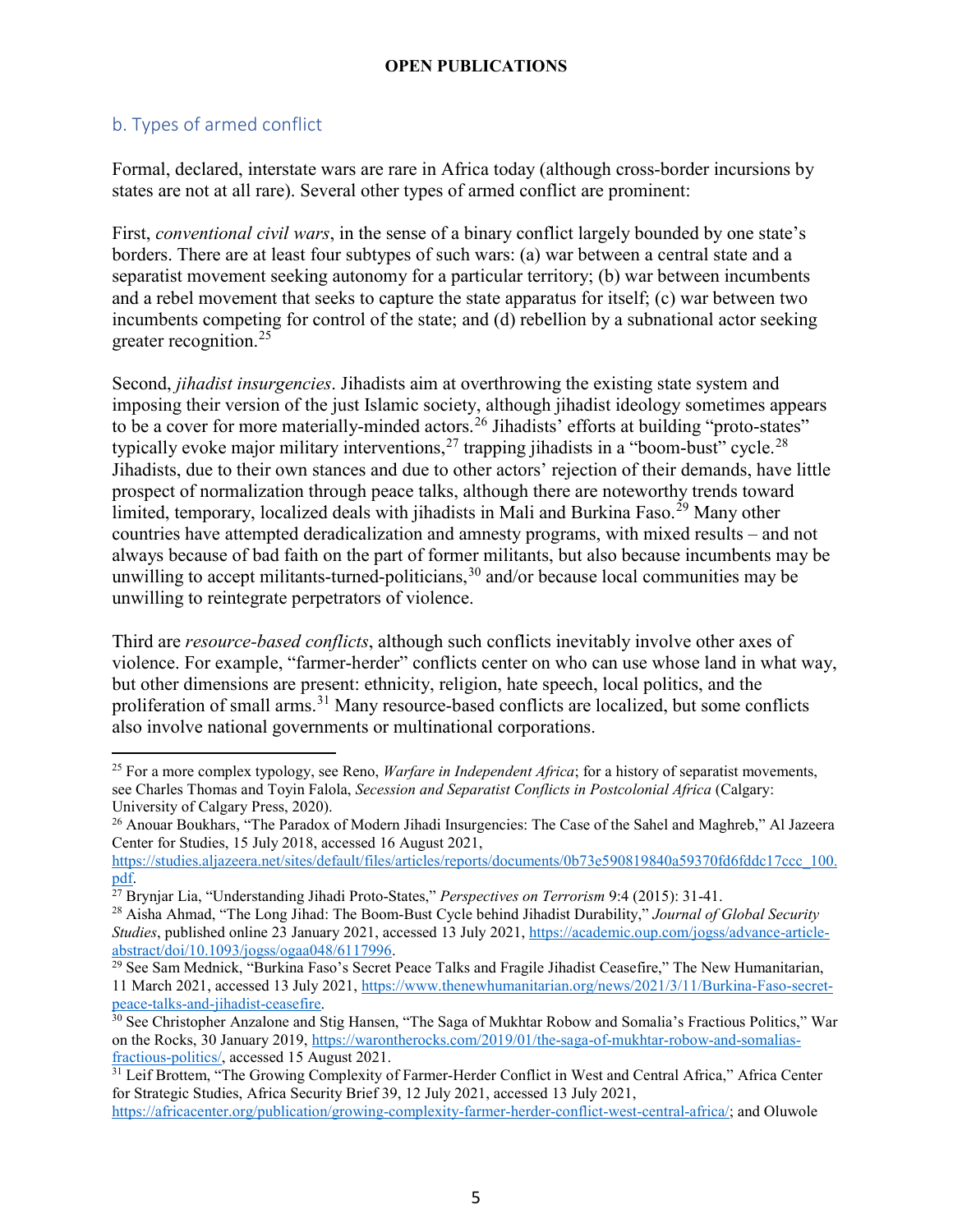Fourth, there is *organized crime and banditry*. Armed networks may prey on noncombatants and/or clash with one another over control of smuggling routes or territory. Crime and banditry can in turn elicit the formation of community self-defense militias.<sup>[32](#page-9-1)</sup> And where rule of law is weak, state complicity can fuel criminality.<sup>[33](#page-9-2)</sup>

Fifth is *mass violence*, often when a previously binary conflict transforms into one with more protagonists. As noted above, multiple factors can fuel such transmutations, including fragmentation among rebels, a rise in communal militias, and the climate of suspicion that can arise during conflict. Conflicts can also activate latent tensions within communities, for example concerning land.

#### <span id="page-9-0"></span>c. How politics shapes conflict

 $\overline{a}$ 

Developments in the formal political sphere – elections, revolutions, coups, strikes, protests, etc. – affect the trajectories of conflicts, and vice versa. Yet it is sometimes difficult to make one-toone connections between specific political events and the trajectories of armed conflicts. For example, in 2014, a popular revolution overthrew Burkina Faso's longtime ruler Blaise Compaoré. In January 2016, jihadists attacked a major hotel in the capital. That year, an insurgency broke out in the north, later spreading to the east. Commentators have parsed the relationship between the 2014 revolution and the subsequent terrorism and insurgency in different ways. Supporters of the old regime argue that Compaoré kept the country stable. Sitting President Roch Kaboré blames Compaoré's policies for setting the stage for the present instability.<sup>[34](#page-9-3)</sup> Others even allege that Compaoré's supporters are abetting extremism as a means of attempting to reclaim power.<sup>[35](#page-9-4)</sup> Arguing about what caused what is itself a political exercise with serious implications – but no understanding of Burkina Faso's violence today would be possible without considering how the revolution affected the security landscape.

War also creates feedback loops where the political sphere and the conflict sphere each affect the other. For example, the powerful Sudanese military-political figure Mohamed Hamdan Dagalo,

<span id="page-9-1"></span>Initiative, January 2014, accessed 13 July 2021, [https://globalinitiative.net/wp-content/uploads/2014/01/Illicit-](https://globalinitiative.net/wp-content/uploads/2014/01/Illicit-Trafficking-and-Instability-in-Mali-Past-present-and-future.pdf)[Trafficking-and-Instability-in-Mali-Past-present-and-future.pdf;](https://globalinitiative.net/wp-content/uploads/2014/01/Illicit-Trafficking-and-Instability-in-Mali-Past-present-and-future.pdf) International Crisis Group, "Drug Trafficking, Violence and Politics in Northern Mali," 13 December 2018, accessed 13 July 2021,

[https://www.crisisgroup.org/africa/sahel/mali/267-narcotrafic-violence-et-politique-au-nord-du-mali;](https://www.crisisgroup.org/africa/sahel/mali/267-narcotrafic-violence-et-politique-au-nord-du-mali) and International Crisis Group, "Managing Trafficking in Northern Niger," 6 January 2020, accessed 16 August 2021, https://www.crisisgroup.org/africa/sahel/niger/285-managing-trafficking-northern-niger.

<span id="page-9-3"></span><sup>34</sup> Christophe Ayad, "Le président burkinabé met en cause les « collusions » de son prédécesseur avec les djihadistes," *Le Monde*, 6 November 2017, accessed 13 July 2021,

https://www.lemonde.fr/afrique/article/2017/11/06/le-president-burkinabe-met-en-cause-les-collusions-de-son-<br>predecesseur-avec-les-djihadistes 5210917 3212.html.

Ojewale, "What's Driving Violence in Nigeria's North Central Region," 7 July 2021, accessed 13 July 2021, [https://theconversation.com/whats-driving-violence-in-nigerias-north-central-region-163532.](https://theconversation.com/whats-driving-violence-in-nigerias-north-central-region-163532)<br><sup>32</sup> For example, see Peter Tinti, "Illicit Trafficking and Instability in Mali: Past, Present and Future," The Global

<span id="page-9-2"></span> $\frac{33}{2}$  Catherine Kelly, "Justice and Rule of Law Key to African Security," Africa Center for Strategic Studies, 25 May 2021, accessed 16 August 2021, https://africacenter.org/spotlight/justice-and-rule-of-law-key-to-a

<span id="page-9-4"></span><sup>&</sup>lt;sup>35</sup> Joe Penney, "Blowback in Africa: How America's Counterterror Strategy Helped Destabilize Burkina Faso," The Intercept, 22 November 2018, accessed 13 July 2021, [https://theintercept.com/2018/11/22/burkina-faso-us](https://theintercept.com/2018/11/22/burkina-faso-us-relations/)[relations/.](https://theintercept.com/2018/11/22/burkina-faso-us-relations/)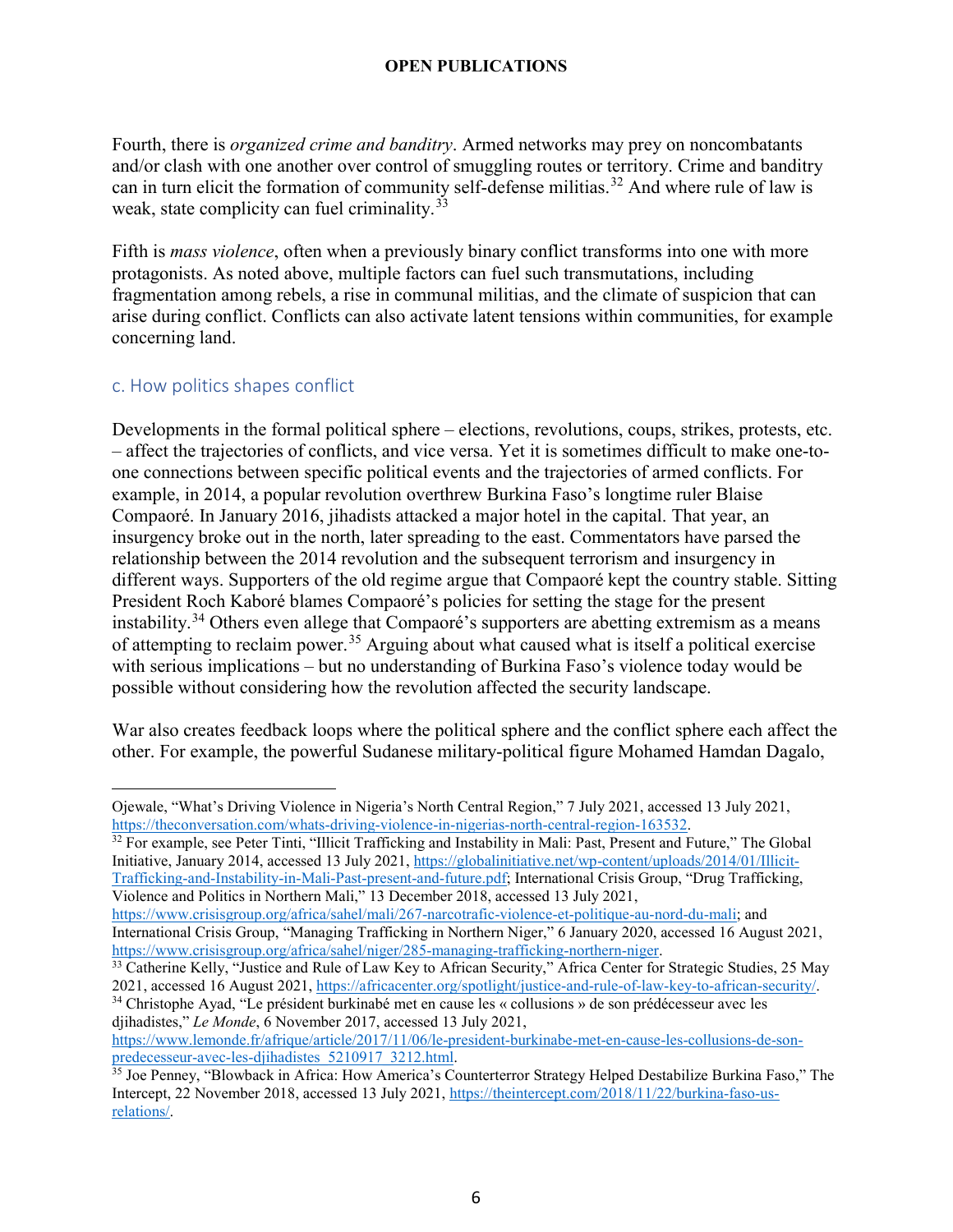known as Hemedti, rose from a militia leader within the Darfur-based Janjaweed in the early 2000s, through the paramilitary Rapid Support Force created in 2013, to become a key actor in politics following the fall of longtime ruler Omar al-Bashir in 2019. Within what Alex de Waal calls the "political marketplace" of the Horn of Africa, the ability to mobilize armed supporters is a key determinant of one's position within political negotiations.<sup>[36](#page-10-1)</sup> Politicians stir conflicts to maintain power, but those conflicts produce new actors who seek power for themselves.

Incumbents' political calculations can also affect when they escalate or de-escalate. For example, before Mali's 2018 elections, then-President Ibrahim Boubacar Keïta's team reportedly reached an agreement with the north's foremost ex-rebel bloc to provide security for voters in some regions.<sup>[37](#page-10-2)</sup> Keïta, who won the elections, achieved very high scores in the north. Sometimes even ostensible rivals cooperate in the service of achieving a limited objective, as "wartime political orders" emerge.<sup>[38](#page-10-3)</sup> "War economies" can allow state and non-state actors to benefit from conflict,  $39$  creating conflicts of interest that can perpetuate stalemates.

## <span id="page-10-0"></span>d. Patterns and trends

One pattern in Africa is *cyclical conflict*. Many sites of conflict today have histories of prior conflicts. One example is Sudan and South Sudan: civil wars occurred from 1955-1972 and from 1983-2005, featuring not just north-south conflict but also internal South Sudanese tensions that reappeared in the South Sudanese civil war starting in 2013.<sup>[40](#page-10-5)</sup>

Breaking cycles of conflict is difficult. Peace deals sometimes paper over the causes of conflict, and/or sideline ordinary people. Truth and reconciliation commissions promise more fundamental reckonings, but there is no one-size-fits-all model, and commissions can bring difficult questions about implementation, accountability, and impunity. Yet another model involves an individual authoritarian personality imposing unity on a formerly divided society – Paul Kagame in Rwanda and Meles Zenawi in Ethiopia furnish examples – yet their successors cannot always manage the latent tensions that remain. Ethiopia's Tigray conflict in 2020-2021 has pitted a powerful regional party against a central government attempting to refashion the balance of power in the country.

Another trend is *stalemate*. For example, in 2015 the militaries of Chad, Niger, and Nigeria, with external support, crushed the "proto-state" that Boko Haram had built during late 2014. The group's remnants, forced into remote areas, encountered near-starvation conditions.<sup>[41](#page-10-6)</sup> Yet the

<span id="page-10-1"></span> $\overline{a}$ <sup>36</sup> Alex de Waal, *The Real Politics of the Horn of Africa: Money, War and the Business of Power* (London: Zed, 2015).

<span id="page-10-2"></span><sup>37</sup> Baba Ahmed, "Présidentielle au Mali : comment IBK a conquis les voix du Nord," *Jeune Afrique*, 24 August 2018, accessed 13 July 2021, [https://www.jeuneafrique.com/619504/politique/presidentielle-au-mali-comment-ibk](https://www.jeuneafrique.com/619504/politique/presidentielle-au-mali-comment-ibk-a-conquis-les-voix-du-nord/)[a-conquis-les-voix-du-nord/.](https://www.jeuneafrique.com/619504/politique/presidentielle-au-mali-comment-ibk-a-conquis-les-voix-du-nord/) 38 Paul Staniland, "States, Insurgents, and Wartime Political Orders," *Perspectives on Politics* 10:2 (2012): 243-264.

<span id="page-10-3"></span>

<span id="page-10-4"></span><sup>39</sup> See, for example, Emeka Njoku, "Merchants of Terror: Neo-Patrimonialism, Counterterrorism Economy, and Expansion of Terrorism in Nigeria," *African Conflict and Peacebuilding Review* 10:2 (2020): 83-107. 40 Clémence Pinaud, *War and Genocide in South Sudan* (Ithaca, NY: Cornell University Press, 2021).

<span id="page-10-5"></span>

<span id="page-10-6"></span><sup>41</sup> Islamic State West Africa Province, *Khadh' al-Waram min al-Khawarij al-Shakawiyya bi-Bay'at Ahl al-Karam*, published online by Qanat al-Haqa'iq li-l-I'lam, 2018, accessed 13 July 2021, available at [https://jihadology.net/wp](https://jihadology.net/wp-content/uploads/_pda/2018/06/abucc84-yucc84suf-al-barnawicc84-22take-out-the-tumor22.pdf)[content/uploads/\\_pda/2018/06/abucc84-yucc84suf-al-barnawicc84-22take-out-the-tumor22.pdf.](https://jihadology.net/wp-content/uploads/_pda/2018/06/abucc84-yucc84suf-al-barnawicc84-22take-out-the-tumor22.pdf)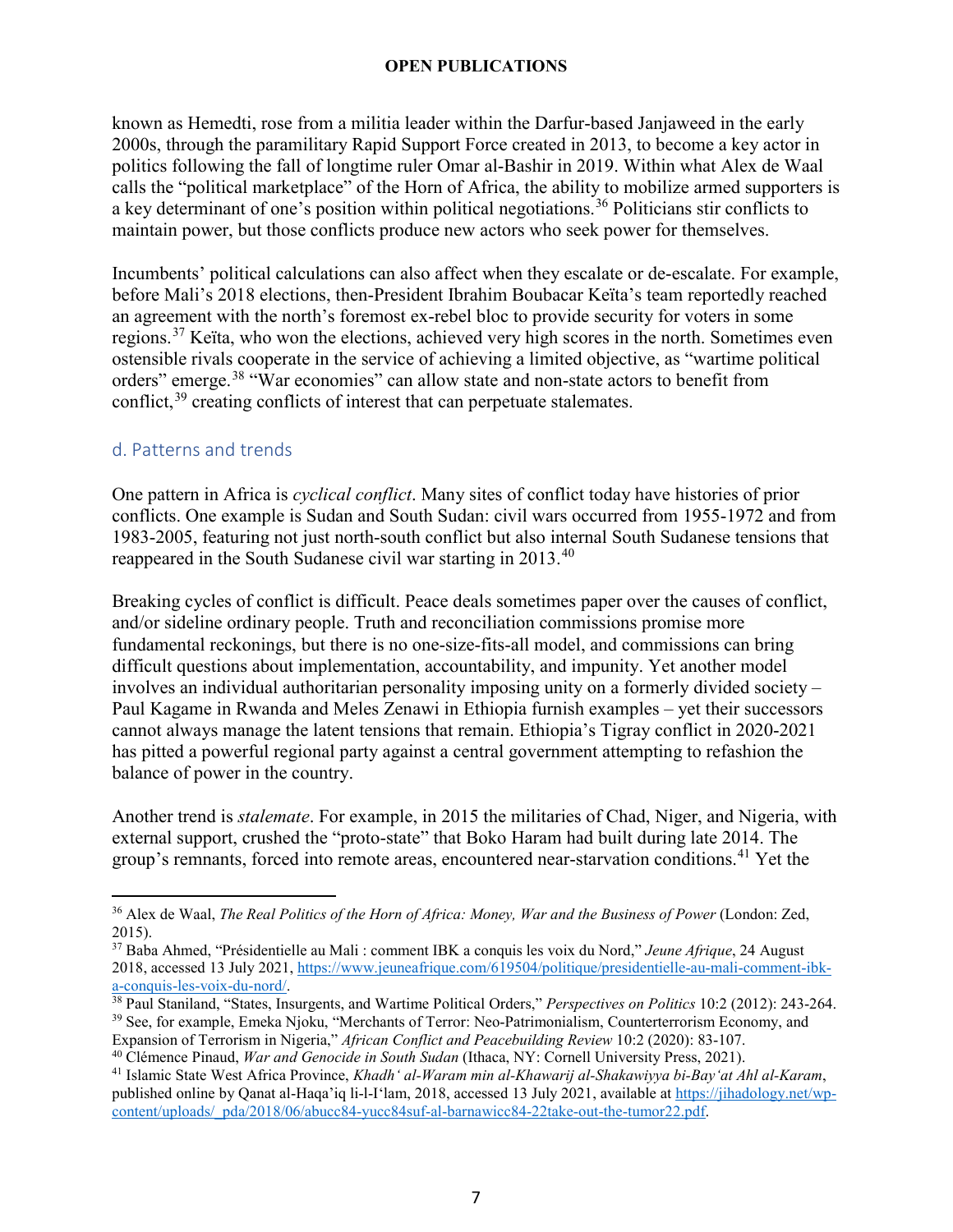Nigerian military and allies could not totally destroy Boko Haram; the group, and especially its offshoot the Islamic State West Africa Province (ISWAP), bounced back. A partial Nigerian military retreat from the northeastern countryside, which became official policy in  $2017$ ,  $42$ implicitly acknowledged the difficulty of defeating militants. At the same time, the prospects for ISWAP – the stronger of the two factions – to hold major cities also appear slim.<sup>[43](#page-11-1)</sup> Stalemates entrench humanitarian crises and frustrate publics (including voters) well beyond the conflict zones.

A third trend is *contagion*. Predictions about an "arc of instability" spreading across Africa are overblown, yet conflicts often spread if they are not checked. Examples include the Sahelian conflict, which has begun to affect Cote d'Ivoire, Benin, and other West African coastal states.<sup>[44](#page-11-2)</sup> Contagion is not simply the spread of an undifferentiated conflict into new zones; rather, local realities produce locally articulated versions of the broader war.

Halting contagion is difficult, and the solutions are sometimes counterintuitive and contextdependent. For example, jihadists regularly attacked Mauritania from 2005-2011, but then attacks declined, and Mauritania avoided major spillover from the conflict that began in Mali in 2012. The causes of Mauritania's partial success appear manifold: mobile counterterrorism units, militarization of border areas, and the dismantling of urban terrorist cells likely helped, but so did policymakers' choices to cease cross-border raids into Mali, minimize participation in the French-led intervention in Mali in 2013, and lighten the treatment of hardline clerics and accused militants at home.<sup>[45](#page-11-3)</sup> What has worked in Mauritania is not easy to replicate elsewhere: Mauritania is geographically vast but has a low population (under five million, by most estimates), and the Mauritanian elite is more cohesive than in neighboring, conflict-torn Mali.

A final trend is *resilience*. The grimmest predictions about twenty-first century Africa, forecasting chaos and collapse, have not come to fruition. Central states have proven remarkably durable: external support, intra-elite bargains, and rebel parochialism have allowed a degree of normalcy in many conflict-affected countries. Even in the midst of the worst phase of the Boko Haram insurgency, Nigeria conducted one of its most successful and transparent elections in 2015.

<span id="page-11-0"></span> $\overline{a}$ <sup>42</sup> Paul Carsten and Ola Lanre, "Nigeria Puts Fortress Towns at Heart of New Boko Haram Strategy," Reuters, 1 December 2017, accessed 13 July 2021[, https://www.reuters.com/article/us-nigeria-security-borno/nigeria-puts](https://www.reuters.com/article/us-nigeria-security-borno/nigeria-puts-fortress-towns-at-heart-of-new-boko-haram-strategy-idUSKBN1DV4GU)[fortress-towns-at-heart-of-new-boko-haram-strategy-idUSKBN1DV4GU.](https://www.reuters.com/article/us-nigeria-security-borno/nigeria-puts-fortress-towns-at-heart-of-new-boko-haram-strategy-idUSKBN1DV4GU) 43 Alexander Thurston, "If Boko Haram's Leader Is Dead, What's Next for Northeastern Nigeria?" Lawfare, 30 May

<span id="page-11-1"></span><sup>2021,</sup> accessed 16 August 2021, https://www.lawfareblog.com/if-boko-harams-leader-dead-whats-next-<br>northeastern-nigeria.

<span id="page-11-2"></span><sup>&</sup>lt;sup>44</sup> See Kars de Bruijne, "Laws of Attraction: Northern Benin and Risk of Violent Extremist Spillover," Clingendael, June 2021, accessed 13 July 2021, https://www.clingendael.org/sites/default/files/2021-07/laws-of-attract

<span id="page-11-3"></span><sup>&</sup>lt;sup>45</sup> Fred Wehrey, "Control and Contain: Mauritania's Clerics and the Strategy Against Violent Extremism," Carnegie Endowment, 29 March 2019, accessed 13 July 2021[, https://carnegieendowment.org/2019/03/29/control-and-](https://carnegieendowment.org/2019/03/29/control-and-contain-mauritania-s-clerics-and-strategy-against-violent-extremism-pub-78729)

[contain-mauritania-s-clerics-and-strategy-against-violent-extremism-pub-78729;](https://carnegieendowment.org/2019/03/29/control-and-contain-mauritania-s-clerics-and-strategy-against-violent-extremism-pub-78729) and Alexander Thurston, *Jihadists of North Africa and the Sahel: Local Politics and Rebel Groups* (Cambridge: Cambridge University Press, 2020), Chapter Seven.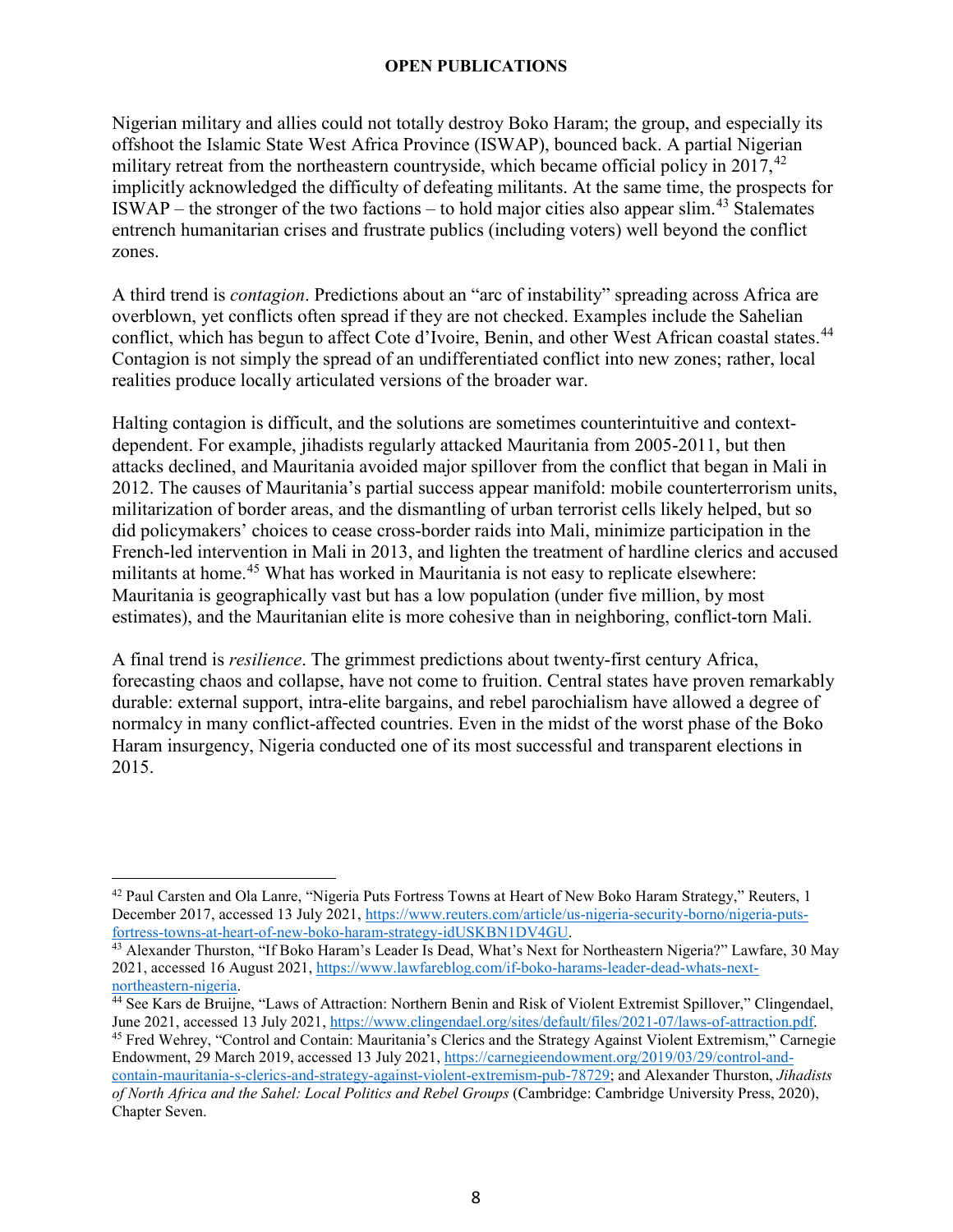# <span id="page-12-0"></span>4. Implications for International Stabilization and State-Building Efforts

### *Conflict prevention is difficult, but is easier than conflict resolution.*

If African and Western policymakers could rewind the clock, a number of moments would cry out for revisitation. For example, in the mid-2000s, Boko Haram was hardline, but not yet underground; Nigerian authorities acted inconsistently, surveilling and sometimes detaining the group's founder Muhammad Yusuf but never decisively pursuing a legal case against him. In 2009, overreach by local law enforcement against Boko Haram prompted fiery speeches from Yusuf, then a mass uprising by the movement across several states. Authorities massacred hundreds of people and killed Yusuf while in custody, and then considered the problem resolved.<sup>[46](#page-12-1)</sup> A more consistent approach might have avoided the extremes of laxity and brutality. Authorities could have brought Yusuf to trial, addressed some of his supporters' grievances, and avoided the final escalation of Boko Haram into full-blown insurgency. All of this would have required finesse, pointing to the difficulty of conflict prevention. The Boko Haram example shows that authorities need to identify actors poised for mass conflict, but also approach tense situations in de-escalatory modes.

#### *External interventions often carry unintended consequences, create counterproductive incentives, and lack exit strategies.*

The NATO-led intervention in Libya in 2011 has been widely blamed, including by African heads of state, for triggering chaos in the Sahel region and beyond.<sup>[47](#page-12-2)</sup> The "Libya factor" is often exaggerated at the expense of considering local drivers of violence in countries such as Mali. However, the intervention – supported by Western powers, the United Nations, and the Arab League – tipped the balance toward the weaker side in a civil war. By generating an inorganic victory, the intervention contributed profoundly to the ensuing fragmentation.

Developments in the Sahel, particularly in 2020-2021, also highlighted the limitations of external interventions. After two coups in Mali within just nine months, all amid a broader degradation of security and significant anti-French sentiment, France announced it would rebalance its counterterrorism forces, Operation Barkhane and Task Force Takuba. The coups also underscored the frustrations surrounding the European Union Training Mission in Mali, whose activities have neither enabled dramatic battlefield gains, nor improved civil-military relations, nor appreciably reduced security force abuses against civilians.<sup>[48](#page-12-3)</sup> Critics pointed to the incentive structures unwittingly created by open-ended training missions, donor-funded programs, and

 $\overline{a}$ 

<span id="page-12-1"></span><sup>46</sup> Alexander Thurston, *Boko Haram: The History of an African Jihadist Movement* (Princeton University Press, 2018), Chapter Two.

<span id="page-12-2"></span><sup>47</sup> See François Soudan, "Idriss Déby Itno : « En Libye, l'Histoire me donnera raison »," *Jeune Afrique*, 26 December 2011, accessed 13 July 2021[, https://www.jeuneafrique.com/188879/politique/idriss-d-by-itno-en-libye-l](https://www.jeuneafrique.com/188879/politique/idriss-d-by-itno-en-libye-l-histoire-me-donnera-raison/)histoire-me-donnera-raison/.<br><sup>48</sup> See Denis Tull, "Rebuilding Mali's Army: The Dissonant Relationship Between Mali and Its International

<span id="page-12-3"></span>Partners," *International Affairs* 95:2 (2019): 405-422.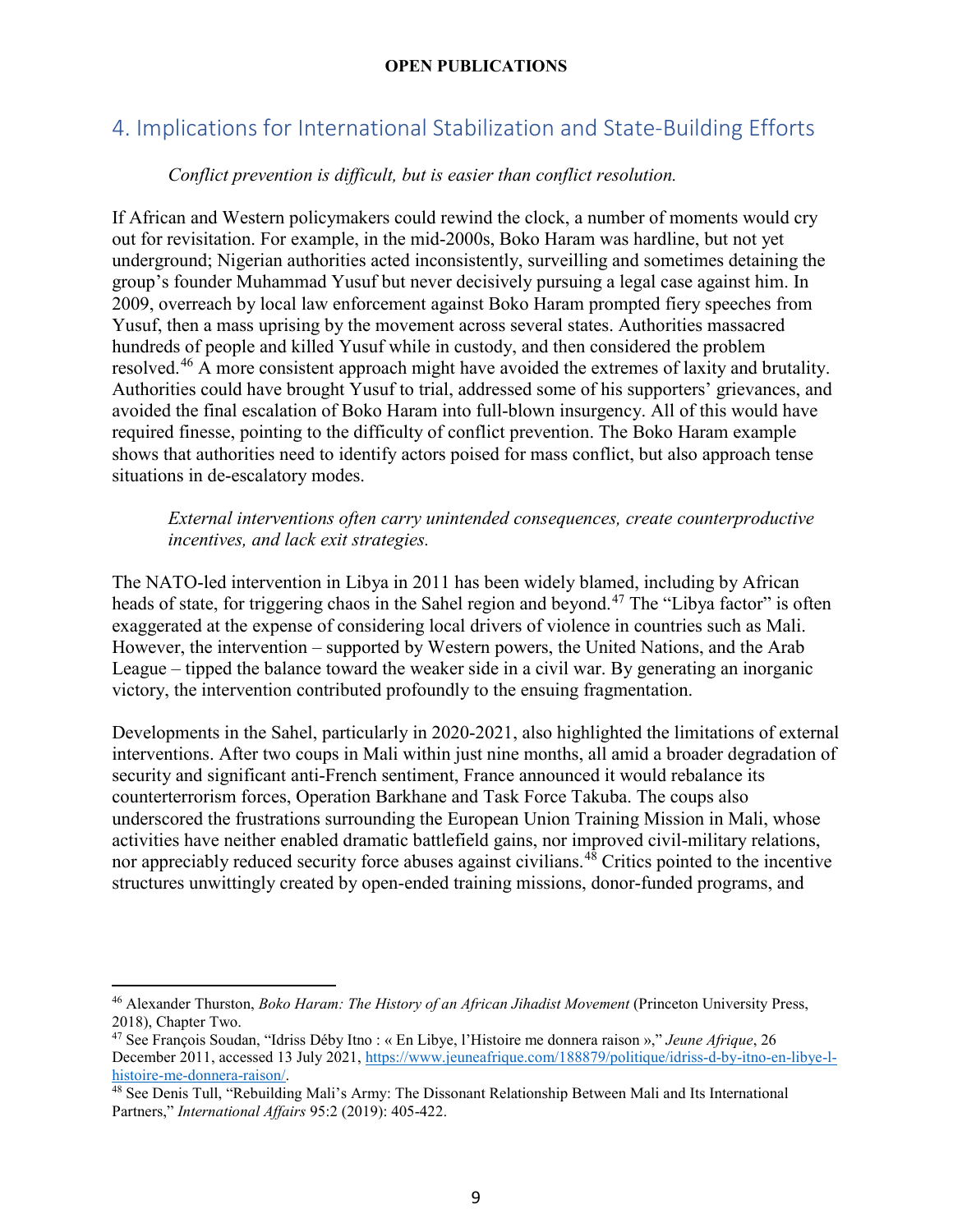foreign deployments that involve little conditionality or responsiveness to political developments.[49](#page-13-1)

#### *"Regional" forces are overrated.*

Growing recognition of the limitations of foreign intervention, combined with growing attention to cross-border conflict dynamics, has fed African and Western governments' and organizations' enthusiasm for "regional" forces. Politically, such forces can be marketed as "African solutions to African problems," even though they depend heavily on external funding, political endorsements, and logistical support. The African Union Mission in Somalia (AMISOM) is the most successful of these forces, but has not resolved the underlying political problems in Somalia – causing some observers to argue for broadening AMISOM's mandate.<sup>[50](#page-13-2)</sup> The Multi-National Joint Task Force, meanwhile, is meant to integrate responses to the Boko Haram/ISWAP insurgency in the Lake Chad Basin, but the countries of the subregion often act unilaterally, as was evident during Chad's 2020 "Bohoma Anger" operation. The G5 Sahel Joint Force has yet to achieve an operational tempo that would secure the central Sahel. In 2018, a jihadist attack forced the Joint Force to shift its headquarters from central Mali to Mali's capital Bamako, a practical and symbolic demonstration of the Joint Force's limited impact on the ground. If external interventions often falter, so too do "regional solutions."

#### *Competing narratives should be taken seriously, and are more complex than "truth" and "disinformation."*

The *Rashomon*-like character of competing conflict narratives creates feedback loops between violence on the ground, the resulting struggle to control narratives about what is happening, and the implication of those narratives in shaping further violence.<sup>[51](#page-13-3)</sup> Amid a rise of attention to disinformation campaigns, and especially Russian disinformation campaigns, both around the world and in Africa, there is nevertheless a risk of hastily labeling information as either true or false, information or disinformation. Indeed, the term "disinformation" has lost meaningful analytical value, now serving mostly a political epithet. External actors should not assume that challenges to official storylines are inherently malevolent. In their interactions with African leaders and governments, external actors should urge leaders to remain receptive to the perspectives of human rights organizations, investigative journalists, and community associations.

# <span id="page-13-0"></span>5. Key Takeaways and Recommendations for NATO

*NATO should not seek greater involvement in Africa's conflicts, even in support roles.*

<span id="page-13-1"></span> $\overline{a}$ <sup>49</sup> See Anna Schmauder, Guillaume Soto-Mayor, and Delina Goxho, "La question de la gouvernance dans la stratégie de l'UE pour le Sahel," The Conversation, 16 December 2020, accessed 13 July 2021,

<span id="page-13-2"></span>[https://theconversation.com/la-question-de-la-gouvernance-dans-la-strategie-de-lue-pour-le-sahel-152077.](https://theconversation.com/la-question-de-la-gouvernance-dans-la-strategie-de-lue-pour-le-sahel-152077)<br><sup>50</sup> Meressa K Dessu, "AMISOM Should Provide More Than Security in Somalia," ISS Today, 25 February 2021, accessed 14

<span id="page-13-3"></span><sup>&</sup>lt;sup>51</sup> See, for example, Edoardo Baldaro, "*Rashomon* in the Sahel: Conflict Dynamics of Security Regionalism," *Security Dialogue* 52:3 (2021): 266-283.